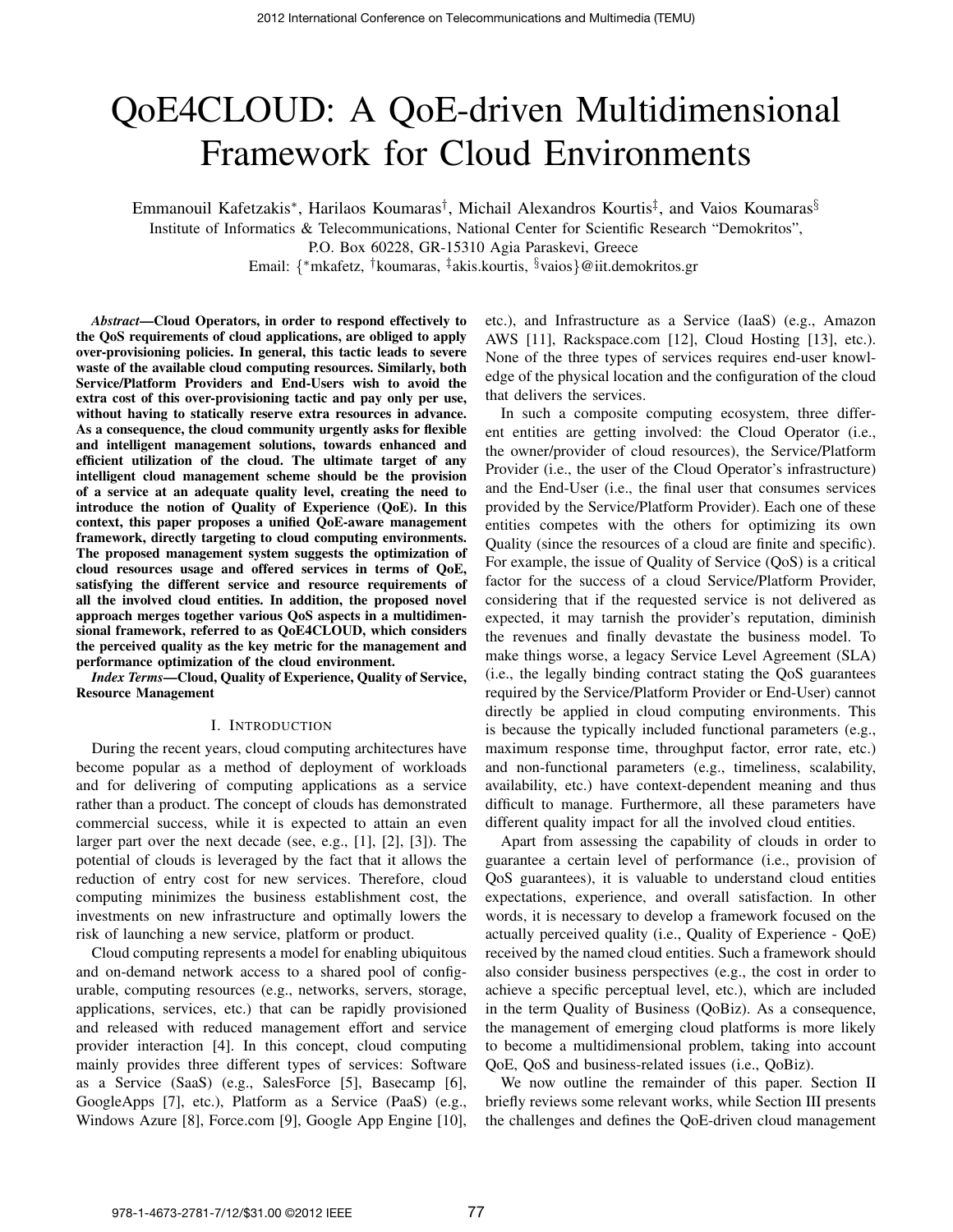concept. In the next section, the multidimensional approach for QoE is further considered. Finally, we conclude in Section V.

## II. RECENT ADVANCES IN CLOUD COMPUTING

A cloud computing environment must be elastically scalable; in other words it must have the ability to flexibly expand as the offered load and the business demands change. However, this feature requires the development of a diverse set of algorithms, similar to those outlined below. The study of Elastic Scalability and QoE Assessment for Cloud Services are prerequisites for the construction of an intelligent QoE Management and Control mechanism for the cloud resources. In the rest of this section, we describe the state-of-the-art in these three technological aspects of the cloud ecosystem.

### *A. Advances in Elastic Scalability*

The first step for succeeding elastic scalability in cloud environments is the resource discovery and the proper monitoring of the cloud resources. Traditional monitoring technologies for single machines or clusters are restricted to locality and homogeneity of monitored objects and therefore, cannot be applied in the cloud in an appropriate manner [14]. There are lots of third-party collectors of cloud statistics which provide monitoring facilities (e.g., Cloudkick [15], Nimsoft Monitor [16], Monitis [17], Opnet [18], RevealCloud [19], etc.). All of them are proprietary solutions and do not aim at defining a standard for cloud monitoring.

The next step towards elastic scalability is the modelling of computing resources and the definition of QoE requirements of different cloud entities. In the case of cloud environments, it is crucial that the resource modelling is able to represent virtual resources, virtual networks, and virtual applications. Therefore, the existing service architectures should be expanded to include the virtual resources, described in terms of properties and functionalities [20]. The level of abstraction that will be selected must consider as many details as possible, and at the same time permit that the problem of resource allocation/ optimization to be tractable.

## *B. Advances in QoE Assessment for Cloud Services*

Before being able to offer services/platforms in a cloud ecosystem without degradation in QoE, work should be done on the definition of QoE metrics. As already mentioned, these metrics are different for each entity of the cloud. Traditionally, the service performance described in an SLA includes response time, utilization, throughput, delay, jitter, availability, etc. These metrics may suffice for the description of the service offered from the Cloud Operator to the Service/Platform Provider. However, the QoE that the End-User understands results from the combination of the Internet QoS and the QoS delivered from the Cloud Operator to the Service/Platform Provider. Therefore, it is highly desirable for Service/Platform Providers to be able to evaluate the QoE received by End-Users by a single metric. This metric is expected to include the QoS offered by the Cloud Operator, the Service/Platform Provider and the Internet's QoS. Reference [21] firstly identifies interactions among the cloud entities and afterwards evaluates the QoE for the End-Users in this complicated environment. Similarly, [22] evaluates Amazons Grid Computing services, while [23] presents a methodology for selecting Cloud Operator. Cloud computing hardware reliability issues are studied in [24], [25]. Work [26] also examines host reliability issues, but from the perspective of the End-Users. To the best of our knowledge, there do not exist other works that follow similar multidimensional QoE approach as this proposed here.

This paper contributes to the evolution of existing QoE metrics towards multidimensional assessment and measures of cloud system quality, as perceived and reported by the End-User at the levels of PaaS and SaaS. Multidimensional approaches are required to holistically evaluate the End-User QoE using a single metric. Currently, few scientific studies into QoE-relevant factors exist for cloud service ecosystems [27], [28]. Beyond scientific results, companies like Infovista [29] or Compuware [30] offer proprietary, closed assessment solutions for monitoring quality at an IaaS level.

## *C. Advances in QoE Management & Control*

The construction of an intelligent cloud management system raises a number of challenging problems. For example, the resource manager must possess precise and updated information on the resource usage at any particular time and place within the cloud. Any change in the resource usage may cause an activation event in order to make real-time reallocation of available resources for the fulfillment of QoE requirements. To this aim, fast and effective workload balancing solutions may be employed [31]. Before describing the contributions of the paper to the management and control of cloud ecosystem, some relevant works are presented.

Publication [32] proposes a middleware architecture for enabling SLA-driven clustering of QoS-aware application servers. After applying load balancing techniques, the resource usage of application servers is optimized, and the application hosting SLA is fulfilled without creating resource overprovisioning costs.

References [33], [34], [35], [36], [37] provide stable service levels for applications and platforms being hosted in a cloud ecosystem, as described in their SLA agreements. In particular, [33] proposes a three-step approach to map SLA and QoS requirements of business processes to cloud infrastructures. When a performance gap occurs, translucent replication of services is employed. From another point of view, [34] prioritizes Video-on-Demand (VoD) traffic considering the respective charging model. The total revenue of the service provider is maximized, through the definition of a proper optimization problem. The pay-as-you-go billing approach adopted in Cloud computing challenges resource provisioning for service providers. In this context, [35] based on the Dirichlet multinomial model presents an efficient reputation-based QoS provisioning scheme. The cost of computing resources is minimized, while the desired QoS metrics are satisfied. Publication [36] applies feedback control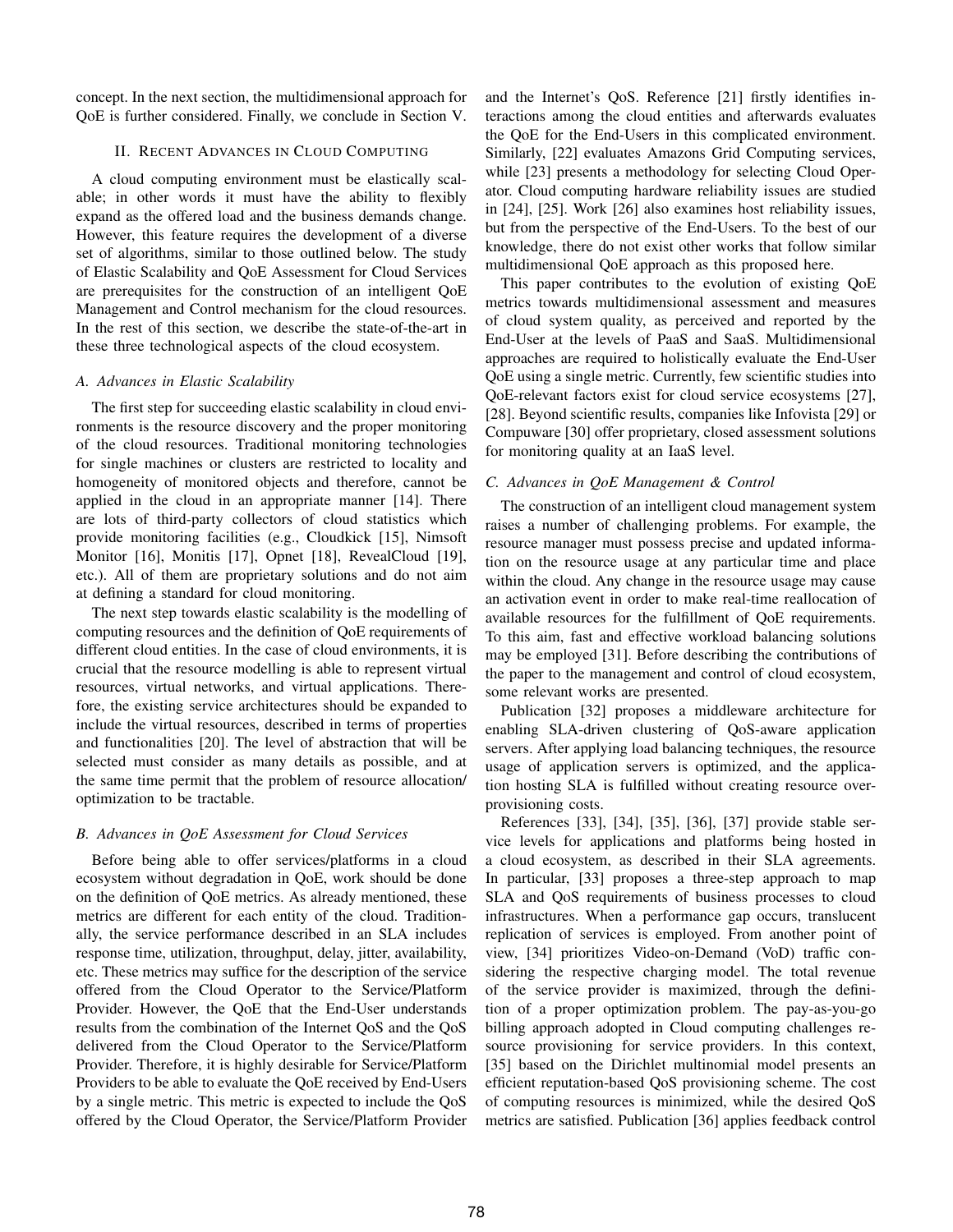theory to present a Virtual Machine (VM)-based architecture for adaptive management of virtualized resources in cloud computing. Moreover, it models an adaptive controller that dynamically adjusts multiple virtualized resources utilization to achieve application SLA in cloud computing. Unlike the previous counterparts, [37] considers also power management issues, since it studies a service cloud environment with mobile devices.

As it was emphasized, one of the most important benefits of cloud ecosystem is its ability to allow the use of on demand resources. This feature leads to dynamically scalable systems and platforms. To take full advantage of the benefits of dynamic scaling, a cloud client (user or middleware) needs to be able to make accurate decisions on when to scale up and down. The scaling decisions must be done in advance to compensate for the overhead of using virtual resources, specifically their setup time. Therefore, a prediction method is usually used, as it best suits this task. Article [38] presents a new approach to the auto-scaling problem based on identifying past patterns that are similar to the present use of the system.

#### III. CHALLENGES AND SOLUTION CONCEPTS

The current cloud platforms (e.g., VMware vSphere [39], Microsoft Hyper-V [40], Real Hat [41]) virtualize the host's physical resources (through the use of specific software called hypervisor) and make them available to multiple guest virtual machines. These virtual machines share the various cloud platforms resources concurrently. The most of the cuttingedge cloud management solutions (e.g., vCloud Director [42], Abiquo [43], DynamicOps [44], Gale Technologies [45], Platform Computing [46]) create resource pools and automatically allocate resources among virtual machines based on pre-defined rules and policies. The resources (e.g., processor usage, memory usage, storage, etc.) are managed at the cloud level rather than the machine-by-machine level. Also, all the resource allocation policies proposed so far are static and can be executed only at the initialization phase of the virtual machines. Finally, all available solutions are proprietary, and there are no widely accepted standards or de facto open source reference implementations for cloud management applications.

As expected, in order to respond effectively to the QoS requirements of cloud applications, over-provisioning policies are widely followed. However, both the Service/Platform Provider and the End-User want to pay-per-use, without having to statically allocate resources in advance. Therefore, the cloud community urgently asks for flexible management solutions, tailored to the existing and future needs of the Service/Platform Providers and the End-Users.

Towards this goal, we propose a unified QoE-aware management framework, directly targeting cloud computing environments. The proposed management framework suggests the optimization of cloud resources and services in terms of QoE, satisfying the different service requirements of all the involved cloud entities. It should be emphasized that the management framework introduce a multidimensional approach to QoE that



Fig. 1. QoE monitoring and provision scheme for the cloud computing environment.

supersedes the legacy one (see Section IV for the proposed QoE framework description).

This paper deals with QoE-driven resource optimization and proceeds beyond the one-dimensional QoS/QoE approach by considering QoS, QoE and QoBiz, and including all cloud entities. The highly composite environment of cloud computing is approached through a layered abstraction model, according to which, a specific module manages the IaaS layer towards optimizing QoE at the PaaS and at the SaaS layer. The IaaS layer is selected for enforcing the management decisions since it is the most flexible. It provides control over the hypervisor, the operating systems, the storage, and the network interfaces. In contrast, the PaaS and SaaS layers give control only to the hosting environment configurations and to the End-User specific application configuration settings, respectively.

According to the paper's concept, both the QoS characteristics at the PaaS layer and the QoE offered to the SaaS layer form the overall cloud platform QoE that is the basis for the quality-aware cloud management decisions. It is worth noting that the proposed QoE-driven management framework is market-oriented, since the notion of QoE as used here is considered in terms of End-User QoE as the currency, by including QoBiz.

Towards the overall QoE optimization, the management framework has to constantly monitor and evaluate the QoE condition of each service hosted in the virtual machines inside the cloud execution platform. The QoE assessment and the related local parameters should be reported from distributed QoE Agents (both at service initialization and at run-time stage) to the Central QoE Management System (CQoEMS) (see Fig. 1).

The CQoEMS module may provide sophisticated data mining and analysis methods for deriving the measures used for the overall QoE optimization of the cloud services. As most cloud tools, it should organize physical nodes into clusters [47] and place workloads on the right cluster in a timely and cost-effective manner. Following load balancing techniques, it should distribute workloads across two or more cloud clusters in order to optimize resource utilization and maximize the overall QoE.

Moreover, CQoEMS is responsible for the provision of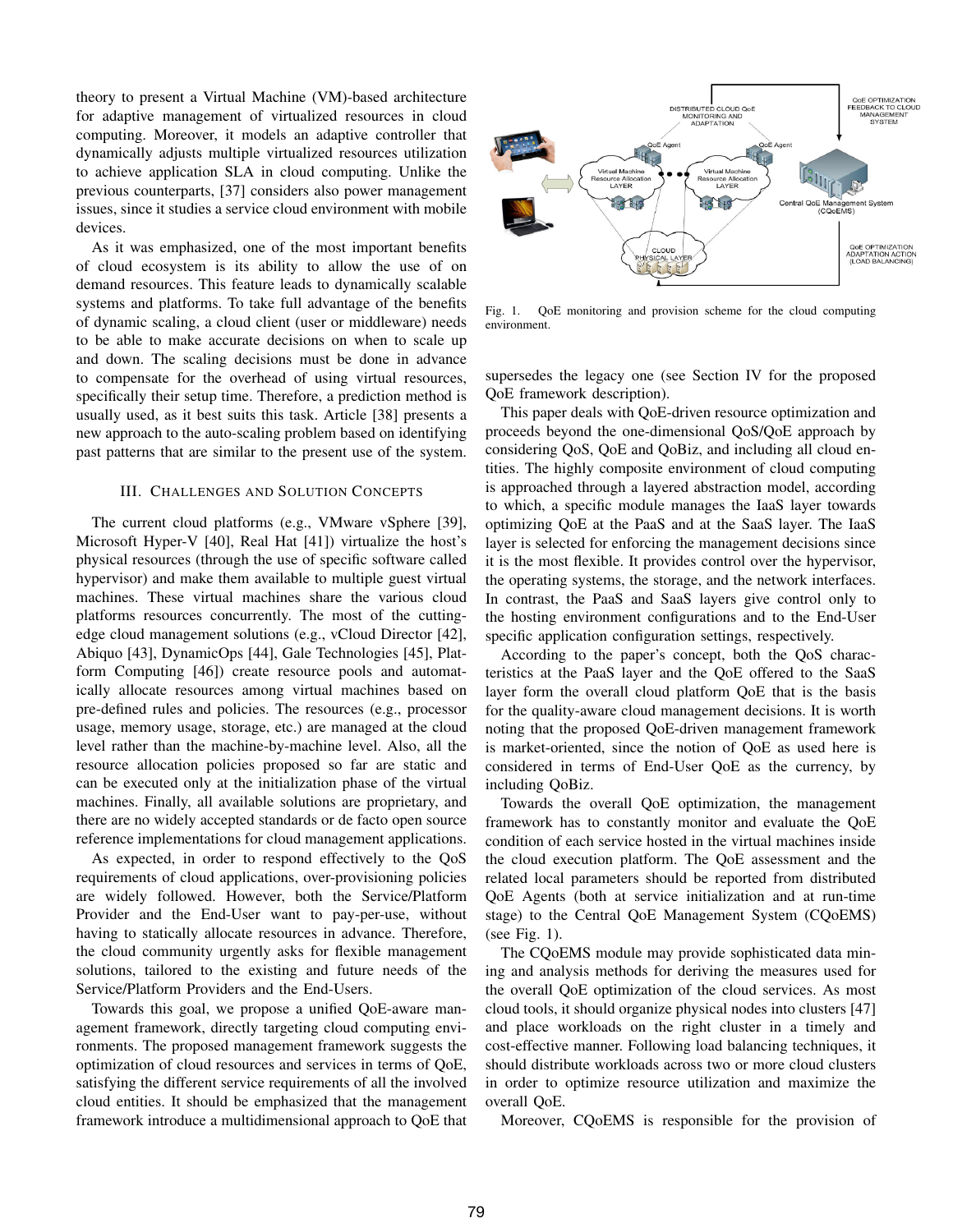QoE guarantees to the services of high priority. The expected level of service between the Cloud Operator and the Service/ Platform Provider or the Service/Platform Provider and the End-User can be described in proper SLAs after negotiations between the involved cloud entities. As an innovation for cloud services, the SLAs may be defined in terms of End-User QoE. However, QoE changes constantly and needs to be closely monitored by the QoE Agents.

The QoE Agents are in charge of reporting the QoE assessment of each service hosted in the virtual machines of the cloud. This report helps the resource reconfiguration to be based on the overall assessment of the QoE demands and the available resources. In other words, the QoE Agents dynamically provide a QoE optimization feedback to the cloud management system, aiming at the optimization of the delivered QoE and the satisfaction of the respective SLAs.

The QoE Agents are proposed to be placed within the cloud computing infrastructure in order to eliminate possible false quality degradation detections. More specifically, in case of the placement of a QoE Agent at the End-User, the detected quality degradation caused by an external non-cloud parameter (e.g., due to impairments in the access network between the End-User and the cloud) could have been falsely attributed to the cloud infrastructure/allocated resources. Since it is not possible for the QoE-Agent located at the End-User's side to differentiate the cause of the reported quality degradation, this in turn, will lead to faulty load balancing decisions from the CQoEMS.

Therefore, we propose that the most efficient placement for the QoE Agent is within the cloud infrastructure and not at the End-User side. In this way, the QoE Agents are able to:

- Assess the QoE that is expected to be delivered to the End-User.
- Detect quality degradations that are caused purely due to internal cloud computing parameters (e.g., shortage of available resources, etc.).
- Eliminate the false reported quality degradations that are caused due to external factors, usually in the access network between the Cloud and the End-User.

Therefore, following our architecture, the QoE Agents are able to monitor, assess and accurately report the QoE degradations caused by internal factors of the Cloud to the CQoEMS, avoiding false incidents by external/non-cloud parameters.

In the case that the expected QoE strongly differs from the actual QoE delivered to the End-User, the management scheme has to resort to a combination of probes placed within the Cloud and at the End-User side. This combined placement allows for the proper attribution of external non-cloud problems to QoE-impairments. This choice also reflects approaches followed, e.g., by multimedia network tomography/fault isolation methods, where assessment is performed at different service-chain locations to enable proper fault isolation (see, e.g., [48], [49]). However, this combination of probes inserts extra communication overhead (i.e., the End-Users QoE measurements exchange to cloud-based QoE Agents or directly to the CQoEMS), and have to be followed only if it is necessary.



Fig. 2. The novel QoE-driven multidimensional framework (QoE4CLOUD).

## IV. THE NOVEL MULTIDIMENSIONAL APPROACH FOR QOE

Beyond existing, proprietary solutions for monitoring IaaS or PaaS cloud services (see, e.g., [29], [30], [50]), we introduce a novel approach for linking different aspects of quality: the system/hardware-related QoS aspects, the network QoS aspects, the QoE aspects and the business-related aspects (QoBiz). As a result, our approach merges all these QoS aspects into a multidimensional framework referred to as QoE4CLOUD, which considers the QoE as the key metric for driving the quality assessment and the optimization procedures. Therefore, one of the major contributions of the paper is the introduction of QoE4CLOUD as the framework that manages quality with unified criteria in cloud computing ecosystems<sup>1</sup>.

The proposed QoE framework approach enables the analysis of the aforementioned four different QoS aspects and as result, it provides a feedback-based convergence process. Ultimately, the convergence process conduces to the overall QoE optimization, required to guarantee the customer's fidelity and the Cloud Operator/Service Provider's profitability (see Fig. 2).

In the lower layer, the QoE4CLOUD approach considers and analyzes all the issues that the Cloud Operator should take into consideration in order to guarantee that the delivered QoS fulfills the terms of the SLA established between the Service Provider and the End-User. As expected, the QoS offered from the Cloud Operator to the Service Provider should be dynamically adapted according to the QoS required by the End-User, the compliance of the Service Provider to the SLA and finally, the QoS perceived by the End-User. The QoS perceived and experienced by the End-User, ultimately composing the QoE, will affect his final satisfaction with the service, and most importantly, form his decision to repurchase the service. This is why the QoE layer must be analyzed in order to control the End-User's satisfaction, and to avoid the churn. To this end, we define a feedback-based convergence process in order to link the different aspects of the QoS/QoE and fulfill all the cloud entities requirements.

<sup>1</sup>Inspired from the pioneering work in [51] and the more recent reference [52].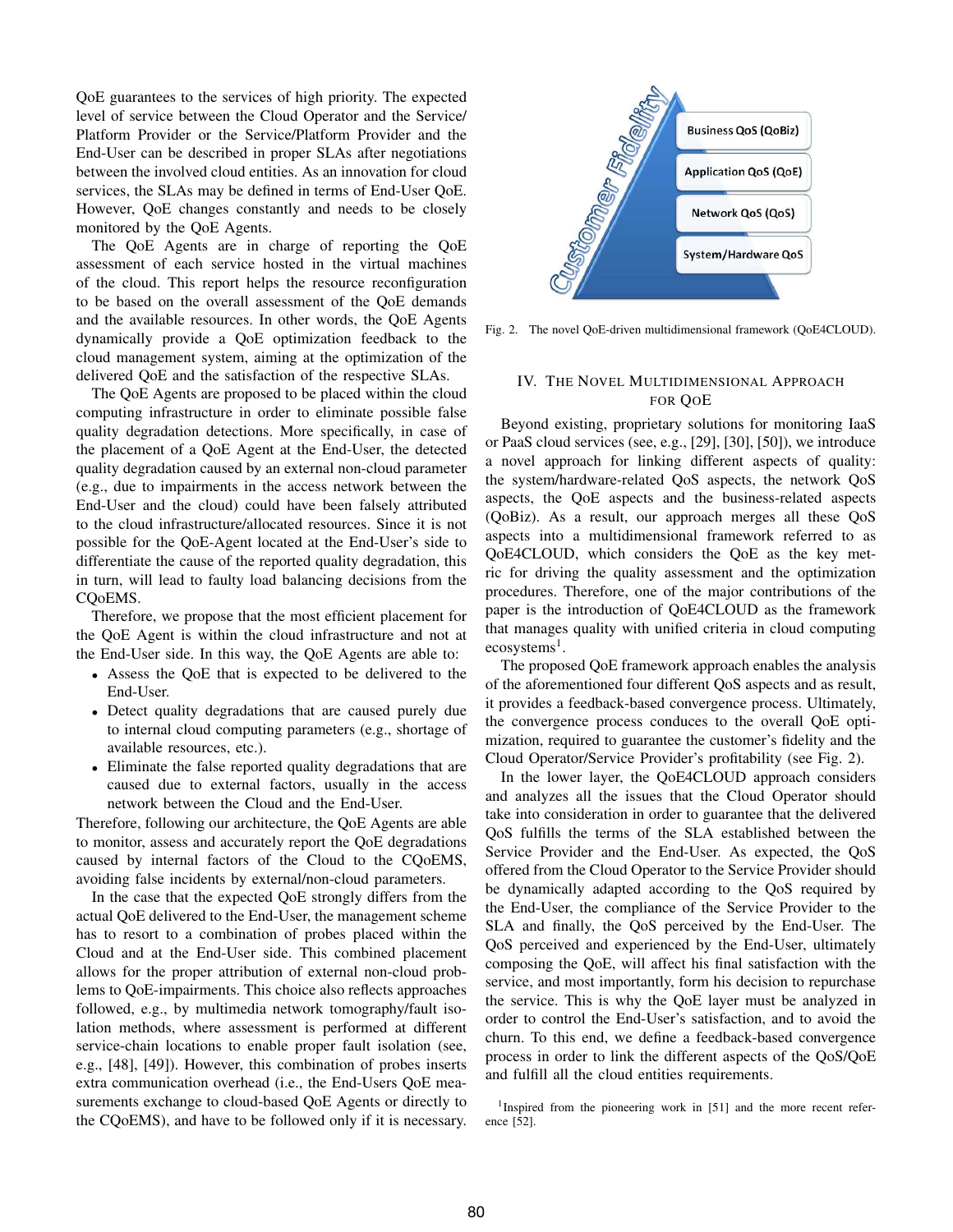From the point of view of the Cloud Operator, the main issue resides in how heterogeneous services (e.g., media and ERP) can be hosted together on the same cloud segment (i.e., utilizing the same cloud resources) without being affected by scalability issues (i.e., the number of simultaneous users).

From the Service/Platform Provider's side, there exist two major issues. The first one is to understand the End-Users requirements, to adapt the quality of the service offered according to these requirements, and to establish a feasible SLA. This may become a critical step in cloud computing since negotiating a cloud SLA may involve not only the system/ hardware QoS, supported by the Cloud Operator, but also other contextual aspects like the End-User's expectations or the influence of Service/Platform Provider reputation in clients. The second major issue for the Service/Platform provider deals with the necessary actions to be followed based on the feedback from the End-User. Without a doubt, the actions to be taken should not neglect the QoBiz dimension. For example, the pricing policy should be considered and analyzed, since it may convince the client to migrate its services to the cloud.

Finally, the End-User is concerned about the lack of QoErelated SLAs with the Service/Platform Provider, when considering migrating sensitive services to the cloud. The Service/ Platform Provider is asked to guarantee the operability and the level of quality of the service in a similar way, like being hosted in-house. It is necessary to establish an adaptive mechanism to analyze the QoE and adjust it to enhance the user's satisfaction with the service.

The relations between: (i) the Service/Platform Provider and the End-User, and (ii) the Service/Platform Provider and the Cloud Operator must be mapped into technical/business agreements for all of these purposes, expressed in terms of End-User QoE.

To this end, the novel framework bridge the distance between the End-User and the Service Provider (including the Cloud Operator support) by means of the inter-relation defined between layers, and the feedback-based convergence process. Fig. 3 summarizes the proposed QoE4CLOUD framework.

## V. CONCLUSION

We have reviewed some recent works relevant to providing quality of service guarantees in cloud computing environments. As few studies into QoE-relevant factors exist for cloud service ecosystems, we introduce QoE4CLOUD as the framework that manages quality with unified criteria in clouds. It would be important in future work to carry out experiments to test the usefulness of the management framework in real conditions.

#### ACKNOWLEDGMENT

Part of this work was funded by the European Union through the SAVASA Project, under grant agreement no 285621.



Fig. 3. A layer architecture of the novel QoE4CLOUD approach.

#### **REFERENCES**

- [1] "The Future of Cloud Computing. Opportunities for European Cloud Computing Beyond 2010," Expert Group, 2010.
- [2] Gartner. [Online]. Available: http://www.gartner.com
- [3] IDC. [Online]. Available: http://www.idc.com
- [4] NIST Cloud Definition. [Online]. Available: http://csrc.nist.gov/publications/nistpubs/800-145/SP800-145.pdf
- [5] CRM The Entrprise Cloud Computing Company. [Online]. Available: http://www.salesforce.com
- [6] Project management software, online collaboration: Basecamp. [Online]. Available: http://basecamphq.com
- [7] Google Apps for Business. [Online]. Available: http://www.google.com/apps/intl/en/business/index.html
- [8] Windows Azure Platform. [Online]. Available: http://www.microsoft.com/windowsazure
- [9] Developer Force: Salesforce.com & Force.com Developer Resources. [Online]. Available: http://developer.force.com
- [10] Google App Engine. [Online]. Available: http://code.google.com/intl/el-GR/appengine
- [11] Amazon Web Services. [Online]. Available: http://aws.amazon.com
- [12] Cloud Computing, Managed Hosting, Dedicated Server Hosting by Rackspace. [Online]. Available: http://www.rackspace.com
- [13] Cloud Hosting | Webair Cloud Server Solutions. [Online]. Available: http://www.webair.com/webhosting-cloud-servers.html
- [14] V. C. Emeakaroha, M. A. Netto, R. N. Calheiros, I. Brandic, R. Buyya, and C. A. D. Rose, "Towards autonomic detection of SLA violations in Cloud infrastructures," *Future Generation Computer Systems*, vol. 28, no. 7, pp. 1017 – 1029, 2012. [Online]. Available: http://www.sciencedirect.com/science/article/pii/S0167739X11002184
- [15] Cloud monitoring & management. [Online]. Available: http://cloudkick.com
- [16] ITSM- network monitoring + service desk management. [Online]. Available: http://www.nimsoft.com
- [17] IT Monitoring. [Online]. Available: http://portal.monitis.com
- [18] Application and Network Performance with OPNET. [Online]. Available: http://www.opnet.com
- [19] Uncover and Resolve Performance Issues with Cloud Performance Monitoring. [Online]. Available: http://www.copperegg.com/product/cloudmonitoring
- [20] P. Endo, A. de Almeida Palhares, N. Pereira, G. Goncalves, D. Sadok, J. Kelner, B. Melander, and J. Mangs, "Resource allocation for distributed cloud: concepts and research challenges," *IEEE Network*, vol. 25, no. 4, pp. 42 –46, July-August 2011.
- [21] H. Qian, D. Medhi, and K. Trivedi, "A hierarchical model to evaluate quality of experience of online services hosted by cloud computing," in *Integrated Network Management (IM), 2011 IFIP/IEEE International Symposium*, May 2011, pp. 105 –112.